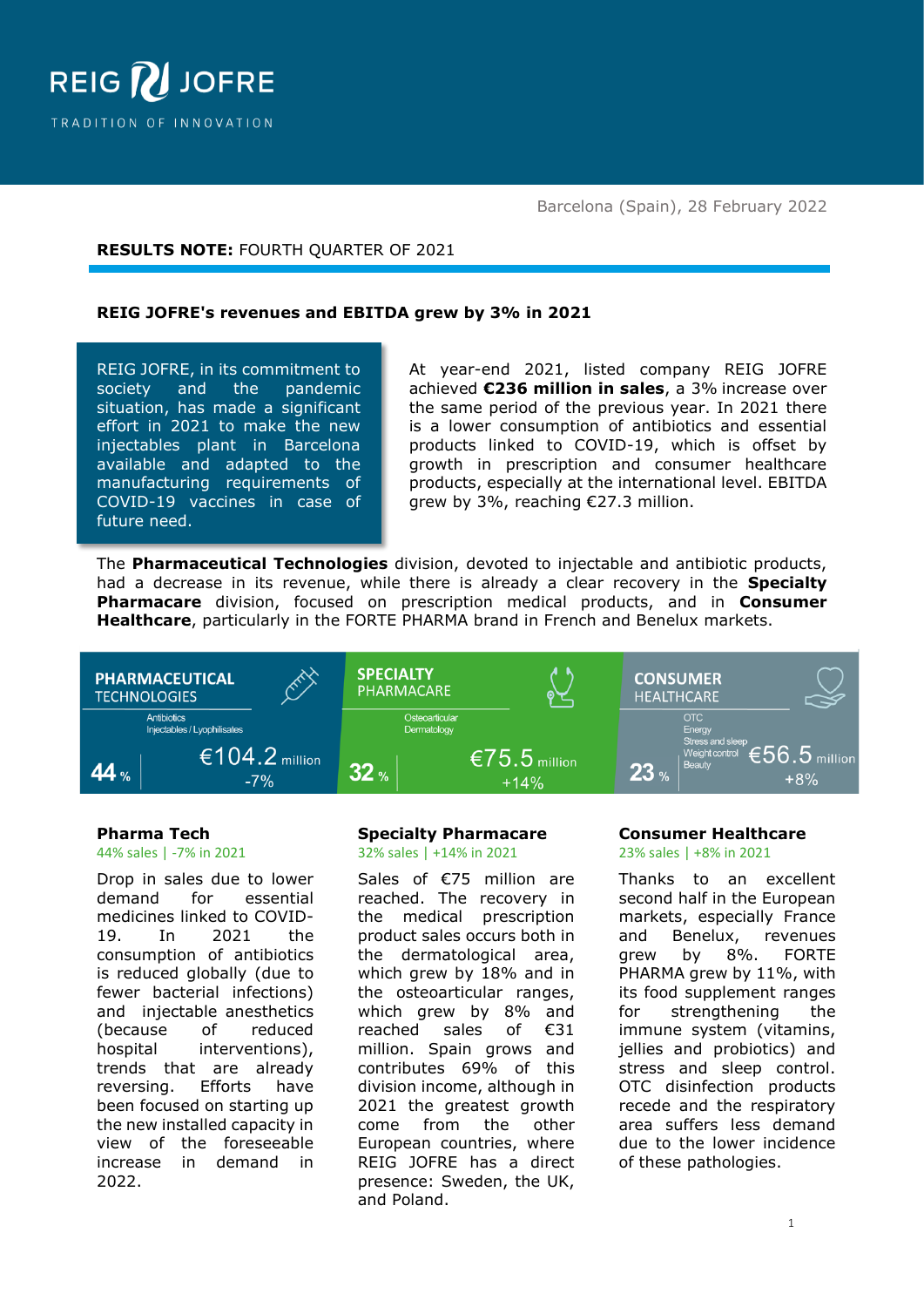REIG JOFRE obtains 55% of revenues from international markets, which as a whole have grown by 4%, thus contributing the bulk of growth in 2021. In the last quarter of 2021, the first signs of recovery in antibiotic demand is showing, resulting from the progressive easing of social distancing measures, which is encouraging the spread of conditions that require these medicines, which has an impact in the Pharmaceutical Technologies division, especially in the domestic market.

Spain represents 45% of the group's sales. Revenues grew 1%, below the global 3%, due to the impact of lower consumption of antibiotics and essential medicines.

The other European markets, which represents 27% of sales, have grown by 4%. In particular, the group's companies in France and Benelux, in the Consumer Healthcare ranges of the brand FORTE PHARMA, as well as the UK. The new subsidiary in Poland begins its activity in 2021 and already provides a level of sales that is expected to increase as its implementation progresses.

The rest of the countries, which together account for 12% of sales, have grown by 3%, with a significant boost in Asia, our main market outside of the EU, which already represents 7%.



**Oceania**  $1%$ 

#### **Sales by geographical region**

#### **NEW INJECTABLE PRODUCTS PLANT IN BARCELONA**



Regulatory approval and operational start in 2022

The new plant triples the manufacturing capacity of injectable products in Barcelona. Technologically cutting-edge, it is based on automatic processes and isolator technology, in which there is no physical contact between the operators and the product to avoid any risk of contamination.

. from the European Health Authorities, so the The Plant has already obtained the Approval processes to manufacture the products with the highest demand from REIG JOFRE are already beginning.

The new manufacturing capacity will meet the need to produce REIG JOFRE's injectable products and CMO manufacturing for other companies, as well as new products of greater complexity and added value, including new biosimilars developments, which are being carried out in individually and collaborative R&D projects.

The agreement signed with Janssen Pharmaceutical Companies to carry out a technology transfer process that allows the manufacture of the COVID-19 vaccine has been reflected in the income statement for the 2021 financial year, which includes the income linked to said contract, as well as the associated costs.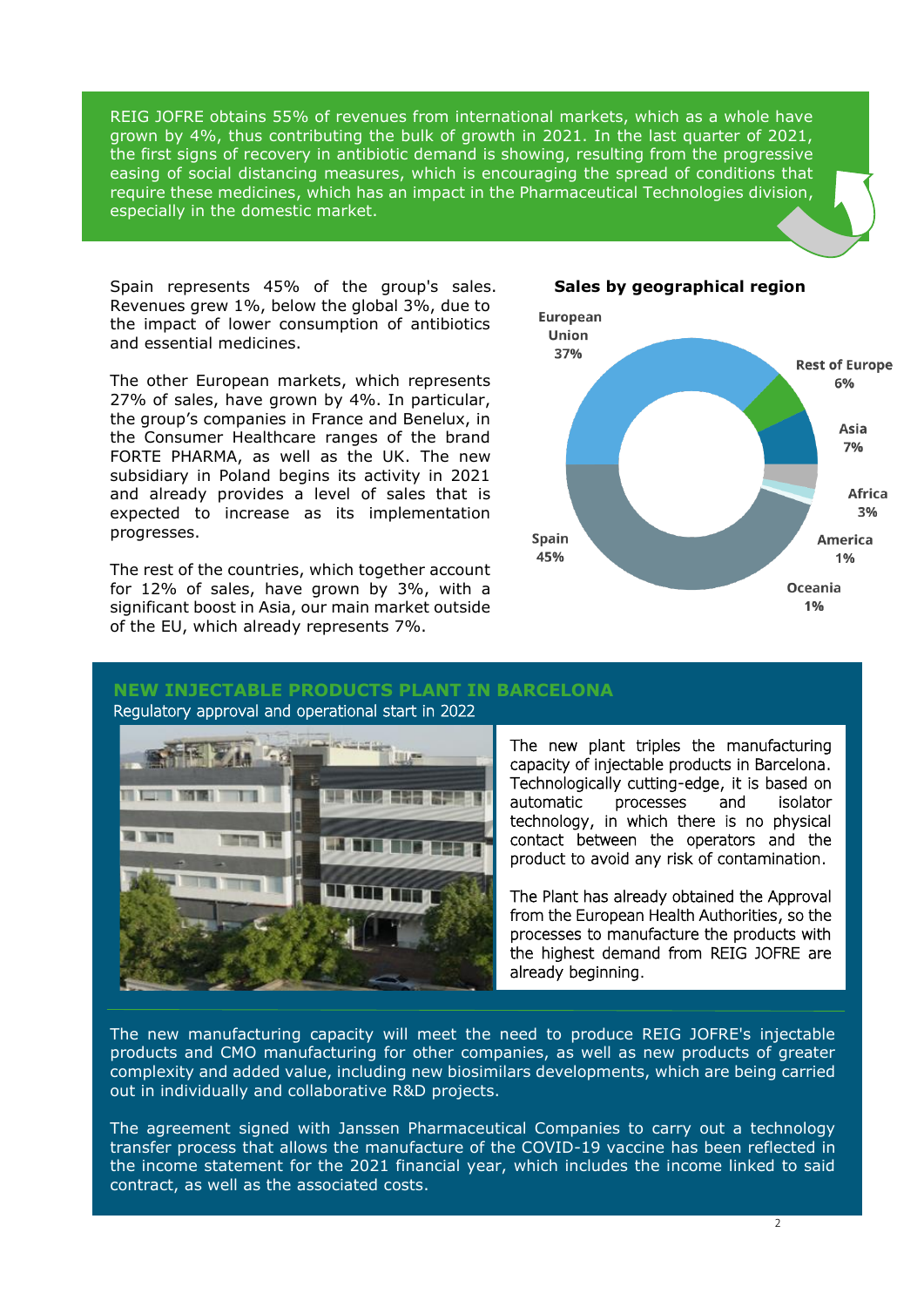#### **Performance and Key Indicators**

The year closes with a cumulative sales figure of €236 million, 3% higher than the previous year. 2020 was a year defined by the high consumption of essential hospital medicines due to needs arising from COVID-19.

Personnel and Other operating expenses taken together, have grown by 3% in 2021, compared to previous year.

On the one hand, personnel expenses are contained; on the other hand, the recovery of commercial and marketing expenses linked to the promotion of the products and the commissioning and start-up costs of the new plant resulted in a 10% increase in other operating expenses.

EBITDA reached €27.3 million, a 3% growth compared to the same period in 2020.

#### **Investment and Funding**

Investments in technology and expanding capacity in 2021 amounted to €13.1 million.

The two main projects are: an extensive renovation of the facilities and infrastructures at the Antibiotics Plant in Toledo, taking advantage of the months of falling demand linked to the social distancing measures of 2021, and investments in the Barcelona Plant for manufacturing the COVID-19 vaccine, in addition to the products initially planned in this facility.

Depreciation and amortization amounts to 18 million euros in 2021, which represents a growth of 6% compared to 2020. This increase consolidates the trend of the previous year and is attributable both to industrial investments in technology and increased capacity and to the amortization of intangible assets, including R&D projects that have already been completed.

In 2021, a higher financial expense was recorded than the previous year, reflecting the greater indebtedness associated with industrial investments and business acquisitions, and a greater impact of exchange rates.

The financial result for the year reflects, as in 2020, the impact of the revaluation of the cost of the purchase of the osteoarticular business, which represents an additional liability of €2 million.

Profit before taxes reaches €5.8 million, down from €6.4 million of the previous year in 2020.

Net Financial Debt increased to €69 million, from €55 million at year-end 2020. The Debt/EBITDA ratio stands at 2.5 compared to 2.1 at the end of 2020.

The increase in Financial Debt is mainly due to the incorporation of bank debt linked to the last payment for the acquisition of the osteoarticular business. The debt is mainly structured in loan operations with a term between 5 and 7 years, and is contracted mostly at a fixed rate.



## **OUTLOOK FOR 2022**

The key growth factors for this year at *Pharmaceutical Technologies* will be the speed of recovery of the global antibiotics market and the restoration of demand for other hospital injectable products, thus allowing it to take advantage of the increased industrial capacity available.

For their part, the *Specialty Pharmacare* and *Consumer Healthcare* divisions will continue to strengthen their growth strategies with special emphasis on international expansion.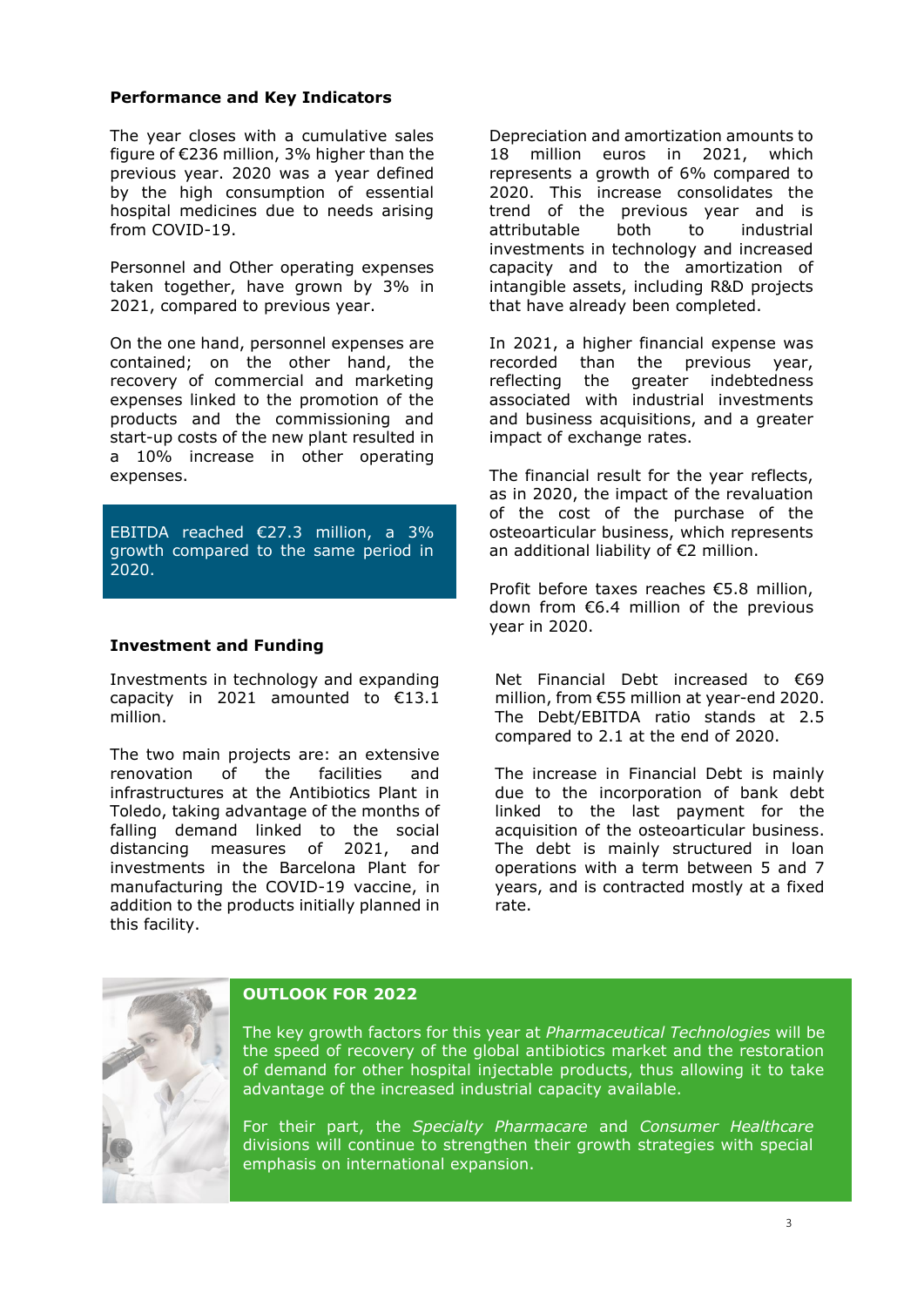Receive the latest news on the Spanish publicly traded REIG JOFRE, by registering at its **subscription centre**: **www.reigjofre.com/en/news/subscription-center/**

#### **About REIG JOFRE**

Founded in 1929 in Barcelona, REIG JOFRE is a family-run pharmaceutical company, listed on the Spanish stock exchange's continuous market, dedicated to the research, development, manufacture and marketing of pharmaceutical products and food supplements at its four plants in Toledo (2), Barcelona and Malmö (Sweden). REIG JOFRE organizes its product development activities into three business divisions: (1) *Pharmaceutical Technologies* specializing in sterile and lyophilized injectables and penicillin-derived antibiotics; (2) *Specialty Pharmacare* specializing in dermatology and osteoarticular disorders; and (3) *Consumer Healthcare* with consumer products under the Forté Pharma brand mostly in France, Belgium, Spain and Portugal, and other OTC areas. REIG JOFRE has 1,200 employees, direct sales in 8 countries (Spain, France, Portugal, Belgium, Sweden, United Kingdom, Poland, and Singapore), and a extensive sales partners network in more than 70 countries. REIG JOFRE achieved group sales of €236,2 million in 2021. REIG JOFRE is listed under the code RJF. Share capital: 77,432,084 shares.

#### **Further information**

Inma Santa-Pau - Director of Communications and Investor Relations - [isantapau@reigjofre.com](mailto:isantapau@reigjofre.com) **www[.reigjofre.](https://www.reigjofre.com/)com**

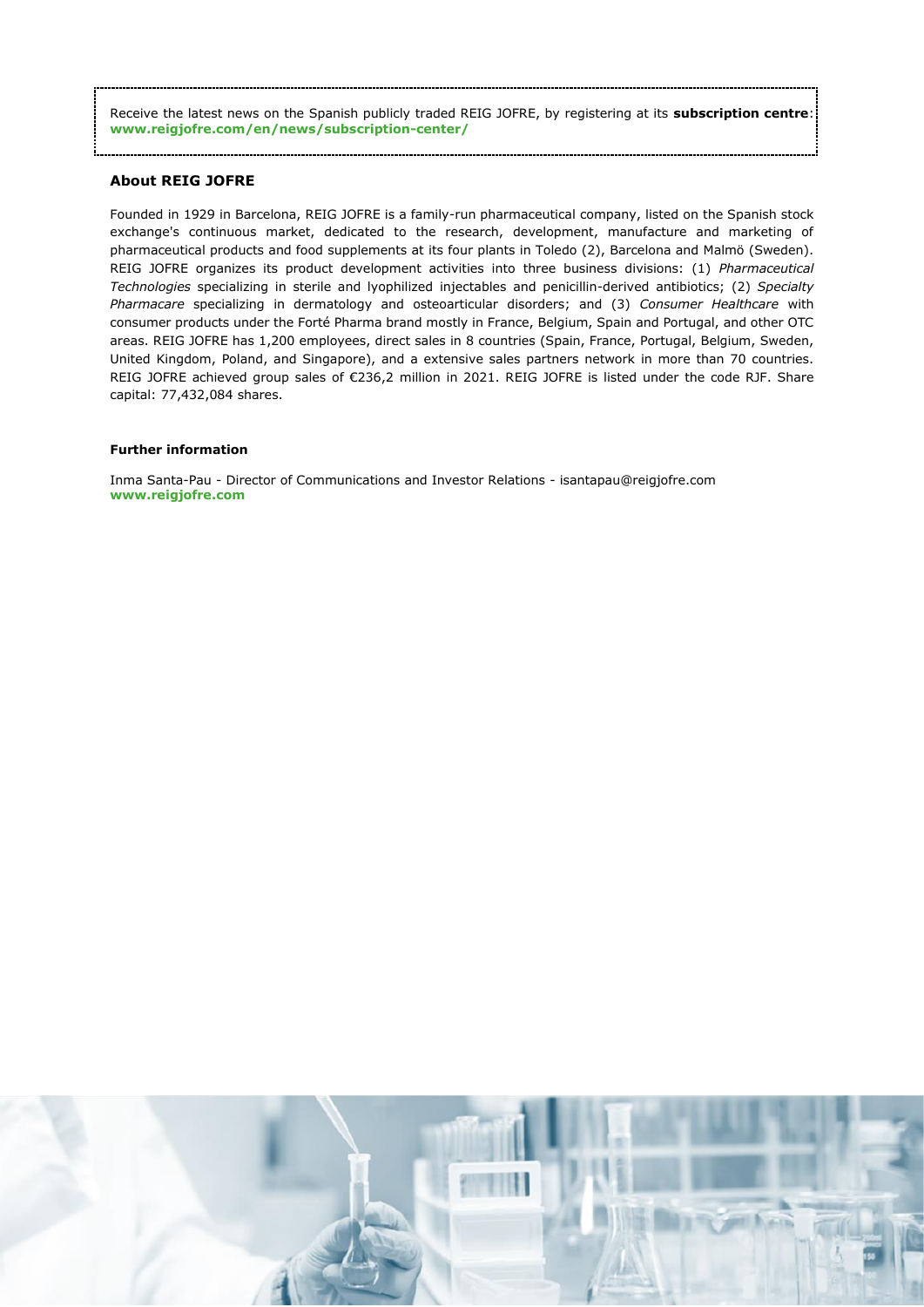

## **INCOME STATEMENT**

| thousand euros                                       | 31/12/2021 | 31/12/2020 |
|------------------------------------------------------|------------|------------|
| <b>Turnover</b>                                      | 236.231    | 230.079    |
| Procurements                                         | $-86.659$  | $-92.128$  |
| Changes in inventories                               | $-4.827$   | 2.369      |
| Gross margin                                         | 144.744    | 140.320    |
| Work carried out for fixed assets                    | 3.640      | 3.682      |
| Other operating income                               | 528        | 993        |
| Personnel expenses                                   | $-64.185$  | $-66.434$  |
| Other operating expenses                             | $-57.405$  | $-52.012$  |
| <b>EBITDA</b>                                        | 27.322     | 26.549     |
| Depreciation and amortization                        | $-18.047$  | $-16.983$  |
| Govern. grants for non-financial assets and others   | 23         | 23         |
| Impairment and results on disposals                  | $-436$     | $-361$     |
| Operating income                                     | 8.863      | 9.228      |
| Financial result                                     | $-3.160$   | $-2.890$   |
| Results from entities accounted by the equity method | 90         | 88         |
| Profit before taxes                                  | 5.793      | 6.426      |
| Income tax                                           | $-713$     | $-760$     |
| <b>NET RESULT</b>                                    | 5.080      | 5.666      |